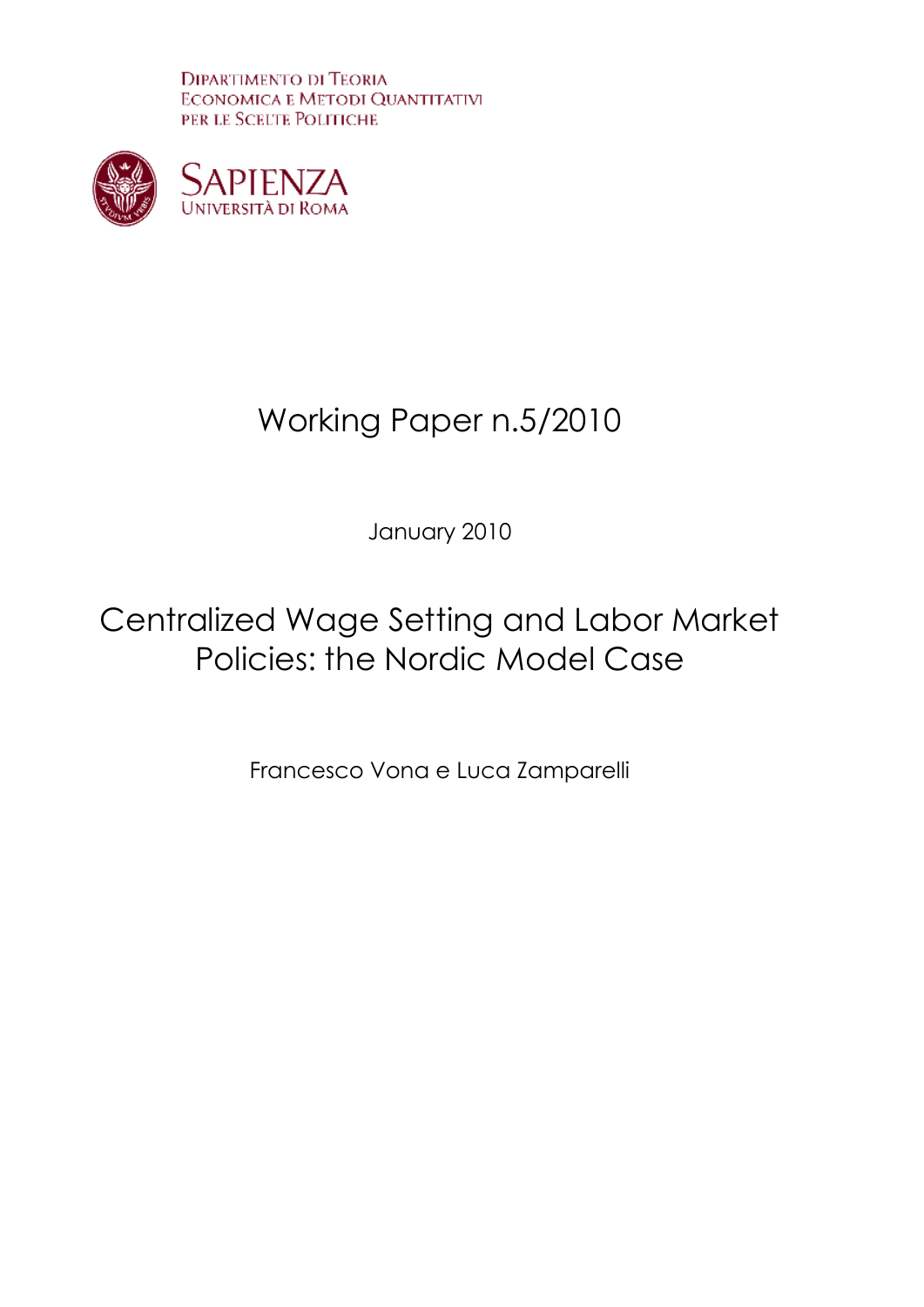## Centralized Wage Setting and Labor Market Policies: the Nordic Model Case<sup>∗</sup>

Francesco Vona<sup>†</sup> Luca Zamparelli<sup>‡</sup>

January 2010

#### Abstract

It is often argued that rigid labour market and centralized bargaining are harmful employment and growth. This paper looks at the case of Nordic countries as a counter-example pointing to some weaknesses of this view. Rigid labour markets, while reducing the offer of low quality jobs, increase average labor productivity by favoring job relocation in high quality jobs. Moene and Wallerstein (1997) adopted a vintage-capital model to compare centralized and decentralized bargaining: they show that centralized bargaining systems yield higher labor productivity and higher structural unemployment. By introducing a frictional labor market in the vintage-capital framework , we show that the negative effects on employment characterizing centralized bargaining can be reduced by adopting active labor market policy.

Keywords: Centralized wage setting, structural change, labor market policy, frictional unemployment

JEL Classification: J31, J60, L16.

‡University of Rome 'La Sapienza', Department of Economic Theory, Piazzale A. Moro 5, 00185. Email: l.zamparelli@dte.uniroma1.it.

<sup>∗</sup>We wish to thank D. Foley, M. Franzini, L. Taylor and seminar partecipants at La Sapienza University of Rome, Department of Public Economics for helpful comments and suggestions. All remaining errors are ours.

<sup>†</sup>University of Rome 'La Sapienza', Department of Public Economics, Via del Castro Laurenziano 9, 00161. Email: francesco.vona@uniroma1.it.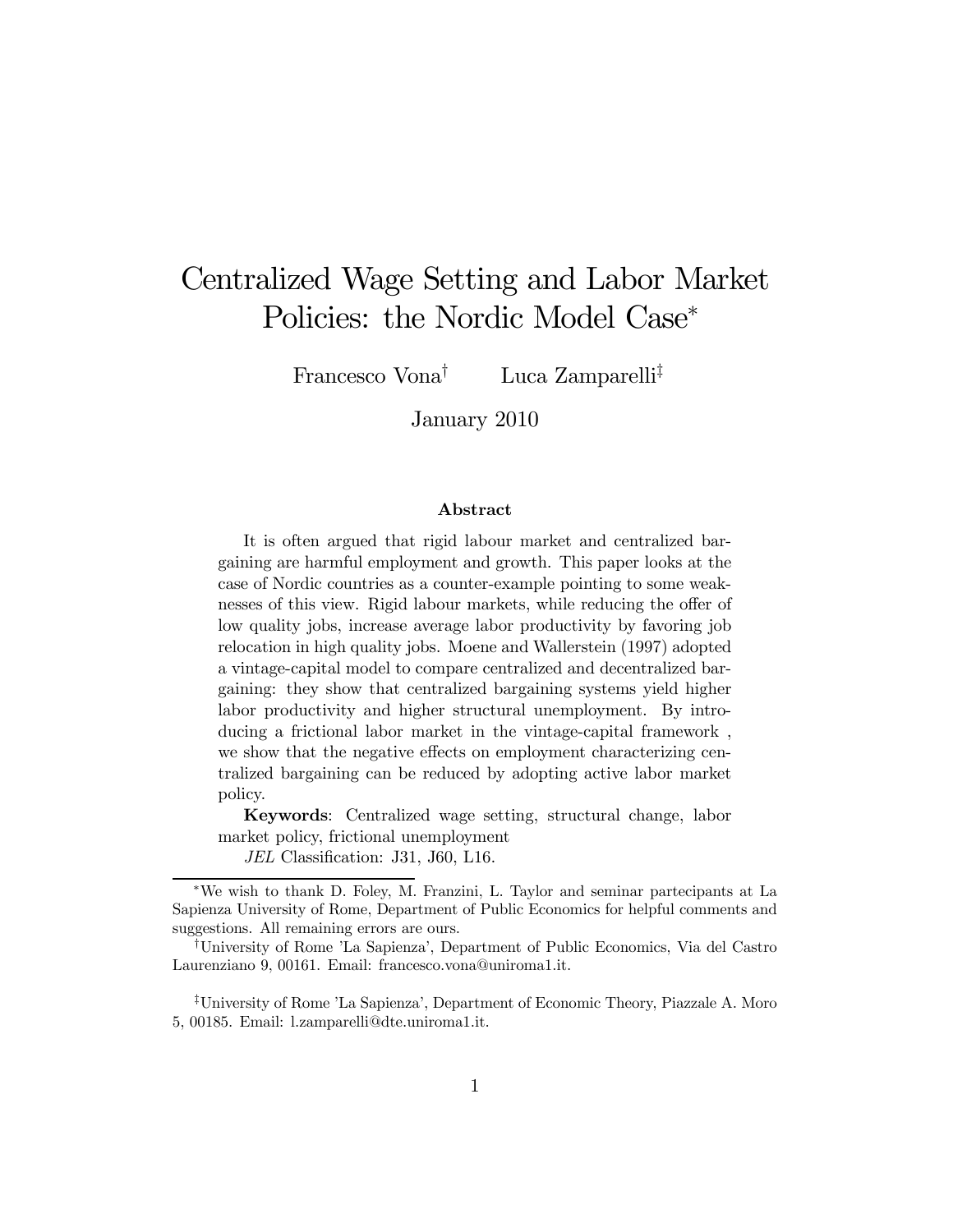## 1 Introduction

The 'Nordic' model provides a way to look at the relation between inequality, productivity and employment compatible with the social democratic goals of combining egalitarian distribution of earnings, security of income and efficiency (see Moene 2008). The original formulation of the model is due to two Swedish trade union economists - Gosta Rehn and Rudolf Meidner- and dates back to the 40s. Later on, Rehn and Meidner perfected it and advocated its implementation by the Swedish government throughout the 50s and 60s.

Three main policies constituted the core of the model: restrictive fiscal policy, active labor market policies and wage policy of solidarity. In the context of a small open economy during the post World War II boom, fighting inflation was a bigger concern than stimulating aggregate demand, which was kept high by the external channel: fiscal restraint served this purpose. The two other policies together aimed at fostering structural change while guaranteeing distributive equality and high employment. Centralized bargaining was at the centre of the system. By negotiating equal remuneration for identical jobs ('Equal pay for equal jobs') regardless of the productivity of plants or firms, centralized wage bargaining was thought of as a tool capable not only of providing the equalization of earnings but also of fostering productivity growth. A more compressed distribution of wages would put pressure on low productive plant and it would oblige them either to rationalize production, thus increasing productivity directly, or to shut down, thus freeing resources potentially employable by more dynamic and productive firms or sectors. At the same time, wage compression would act as a subsidy to investment in more productive plants by increasing their relative value, and therefore enhancing the scope for job relocation in high-tech activities. Labor market policies complement wage solidarity as they help the transition of labor from low to high productive firms, sectors or regions. Labor market policies could be either universal (matching policies and employment subsidies); or selective (supply-side retraining, vocational education, relocation grants).

It is a matter of debate whether this model has been faithfully implemented (see Erixon 2008). Centralized wage-setting, however, became a distinctive feature of Swedish economic policy between 1956 and 1983. Two different phases can be distinguished. Phase I began in 1956, when national unions of blue-collar workers (LO) and employers (SAF) found the first com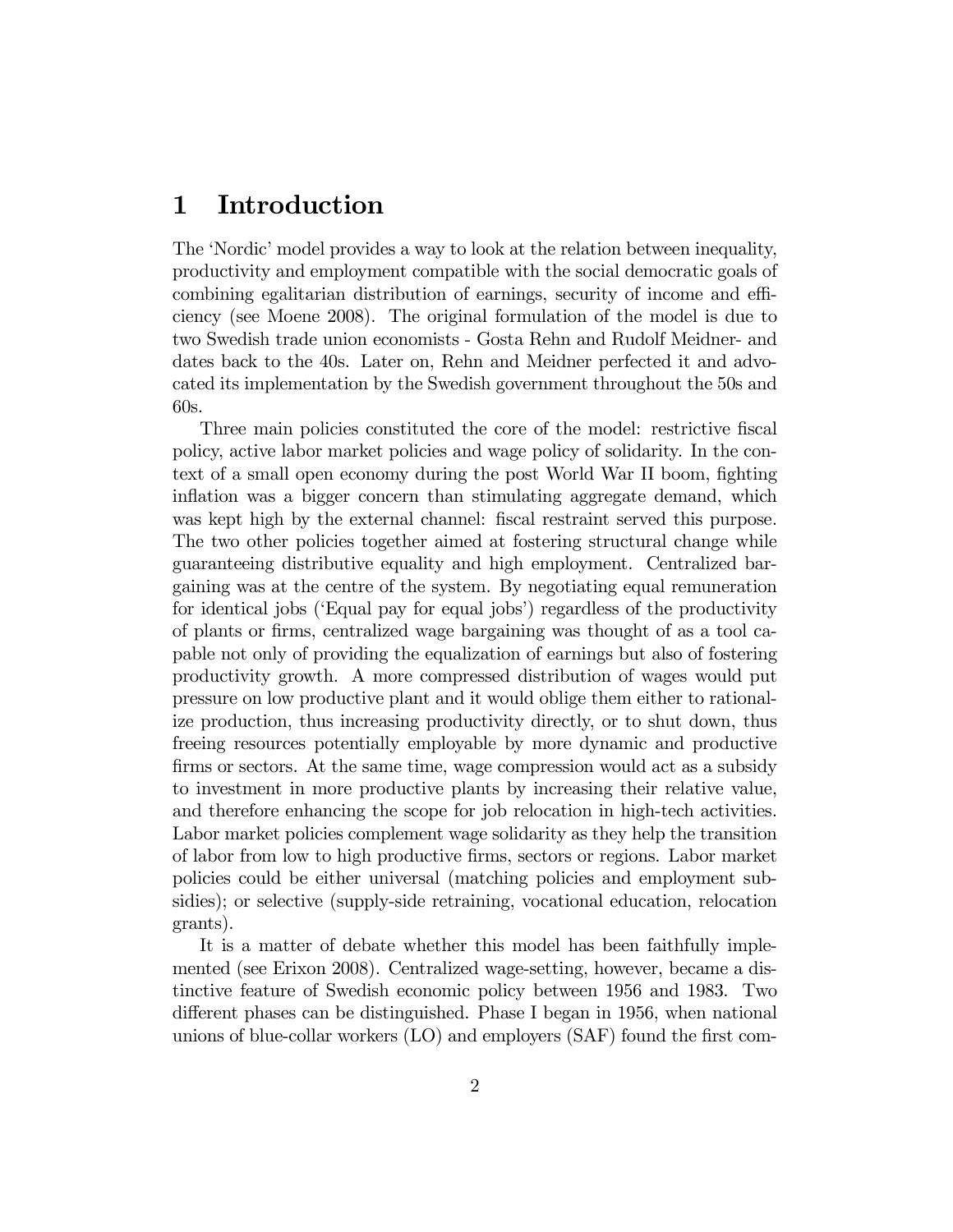prehensive framework agreement for private blue-collar workers; it lasted till the late 60s. During this period solidarity wage policy was properly applied according to the principle 'equal pay for equal jobs', and centralized agreements favored wage equalization among analogous jobs in different industries and plants (Hibbs and Locking 2000, p. 760). In phase II, which began in the early 70s and ended in 1983 when the last comprehensive agreement was signed, the main goal of wage solidarity shifted from facilitating structural change to achieving wage equalization per se, irrespective of the type of job. As a result, wage inequality was reduced not only across plants and industries, but also within plants and across skills grade. In fact, during the 70s both returns to and investment in human capital drastically declined, especially for university education, thus possibly contributing to a reduction in productivity growth (Leamer and Lundborg 1997, Lindbeck 1997). Empirical evidence on the relation between wage dispersion and productivity (Hibbs and Locking 2000) supports the view that a reduction in 'across plants' wage inequality positively affects labor productivity growth, while a reduction in 'within plants' wage inequality—accompanied by an equalization across skill levels—would be harmful. Such difficulties led to a progressive abandonment of centralized national bargaining, which after 1983 mostly took place at industry and firms level. Wage inequality regained ground, but currently it still stands at levels substantially lower than in Anglo-American economies (see Pontusson 2006).

A possible formalization of the Rehn-Meidner model has been provided by Moene and Wallerstein (1997, MW henceforth). They compare the perfomances of centralized and decentralized wage bargaining in terms of productivity and employment outcomes. They do not, however, take into explicit consideration the role of labor market policies as originally suggested by Rehn and Meidner. We adopt the framework proposed by Moene and Wallerstein and we extend their analysis to consider the relevance of labor market policies. To the purpose, we will consider a vintage model with frictional unemployment along the lines of Hornstein, Krusell and Violante (2008, HKV henceforth).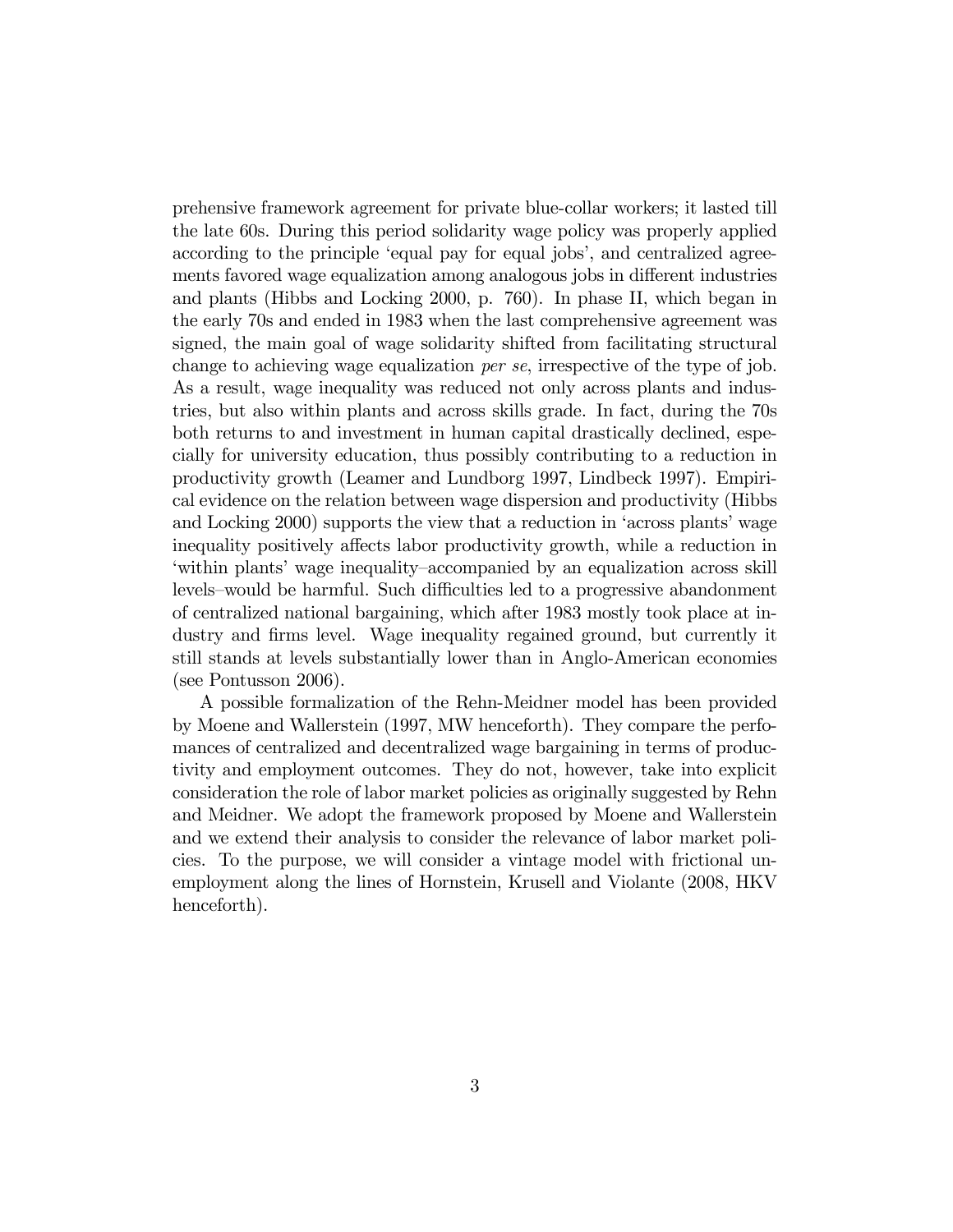## 2 Reminder of the Moene and Wallerstein model

In this section we provide a simplified reminder of the model developed by MW (1997). Technical progress occurs at the exogenous rate  $\gamma > 0$ , and it is embodied in new plants. Since investment costs are sunk there is a distribution of plants of different ages: plants will be active until they are productive enough to pay (labor) variable costs. Labor per plant ratio is fixed and normalized to one. Accordingly, value added per worker of plant of age  $t$  can be represented by

$$
y(t) = y_0 e^{\gamma t}.\tag{1}
$$

Relative price of investment  $(I)$  to output is assumed constant over time, so that investment cost follows the same exponential path as value added:

$$
C(I(t)) = C(I(0))e^{\gamma t}.
$$
\n<sup>(2)</sup>

Profits per worker at time s earned on a plant of age t are given by

$$
\pi(s,t) = y(t) - w(s,t),\tag{3}
$$

where  $w(s, t)$  is the wage paid on plant of age t at time s. Market value of a new plant is given by the discounted value of future profits earned on the plant:

$$
V(t) = \int_{t}^{t+\vartheta} e^{-\rho(s-t)} \pi(s, t) ds,
$$
\n(4)

where  $\rho$  is the discount rate and  $\vartheta$  is the expected lifetime of a plant. Free entry ensures that investment will be pushed to the level where cost and market value are equal, so that:

$$
V(t) = C(I(t)).\tag{5}
$$

Since plants will be active until they yield non negative profits, the age of the oldest plant in operation at time s can be obtained by solving:

$$
\pi(s, s - \vartheta) = y(s - \vartheta) - w(s, s - \vartheta) = 0.
$$
\n(6)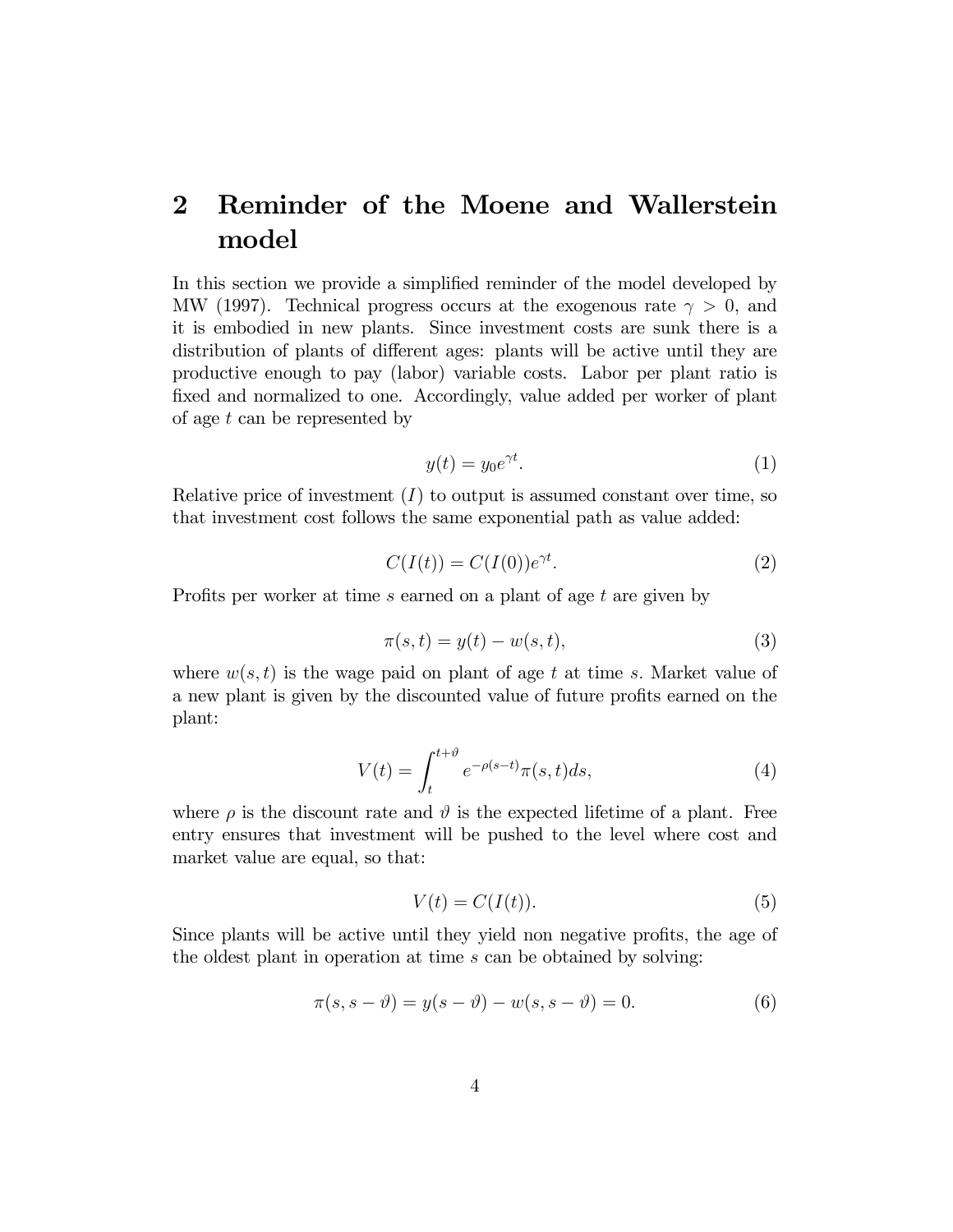Finally, labor supply (normalized to one) constrains investment given the fixed capital-labor ratio:

$$
\int_{s-\vartheta}^{s} I(t)dt \le 1.
$$
 (7)

Focusing on steady states where wages and labor productivity grow at the same rate  $\gamma$ , equations (5), (6), and (7) determine  $\vartheta$ , I, and the market clearing wage rate  $r(s)$ . Notice that  $\vartheta$  can be interpreted as an (inverse) measure of productivity: the longer the optimal lifetime of a plant, the lower the average productivity.

Within this framework, MW compare the effects of local and centralized bargaining by adopting two different rules for wage formation. Under local bargaining, workers can appropriate a share  $(a)$  of their vintage-specific productivity  $y(t)$ , so that

$$
w(s,t) = \max(ay(t),r(s)),\tag{8}
$$

Under centralized bargaining, workers earn a share of the average productivity  $(\bar{y}(s) \equiv (1/\vartheta) \int_{s}^{s}$  $\int_{s-\vartheta}^{s} y(t) dt$ :

$$
w(s) = \max(a\bar{y}(s), r(s)),\tag{9}
$$

In their analysis, MW show that centralized bargaining is always superior to local bargaining in terms of steady state productivity while always inferior in terms of employment; if  $a\bar{y}(t) > r(s)$  (the relevant case), centrally bargained wage is too high to employ the entire labor force, while in the local bargaining case there is full employment by assumption. The effects on investment and total output (the product between investment and labor productivity) will depend on a. At low levels of the workers' share of productivity the centralized system turns out to be superior, whereas for a higher than a certain threshold value local bargaining performs better. This is consistent with the Swedish experience: in phase II, the observed slowdown in privatesector employment has been the response to an increase in unions' wage claims (Lindbeck 1997).

The rationale underlying these results is that, in order to speed up the pace of adoption of new plants, centralized wage setting needs to put pressure on low productive vintage by raising the wage rate above its competitive, full employment, level. The outcome is a trade-off between productivity and employment, with the final effect on total production depending on a.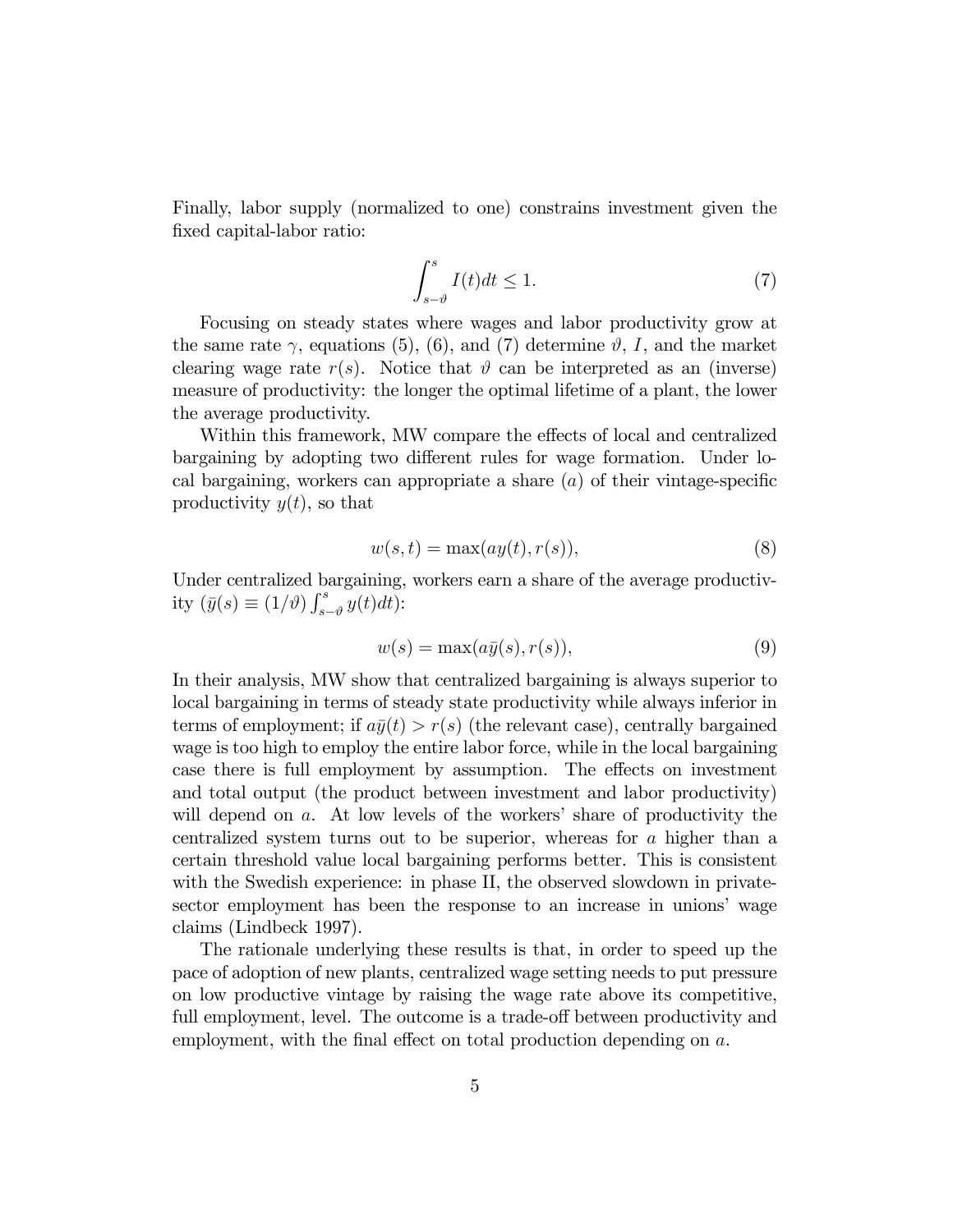The model provides a faithful representation of the way solidarity wage policy was conceived. However, it does not consider the role of labor market and retraining policies, thus neglecting the other main pillar of the original view of the Rehn-Meidner model. In the next section we show how the introduction of a frictional labor market in the MW framework allows gaining a scope for active labor market policies.<sup>1</sup> As it turns out, matching policies reduce unemployment associated to the centralized wage setting not only by reducing unemployment duration, but also by increasing employment growth thanks to a positive effect on the expected value of investment.

## 3 The model with frictional labor market

Our analysis of capital-embodied productivity growth in the context of a frictional labor market follows the standard search-vintage approach (Aghion and Howitt (1994), Mortensen and Pissarides (1998)), recently enriched by HKV (2008). In particular, as in HKV, firms purchase capital before being matched to a worker; only after sustaining the investment sunk cost they engage in the search of workers in the frictional labor market.

#### 3.1 Labor market

Our main point of departure from the standard analysis consists in abandoning the simultaneous determination of labor market tightness and scrapping age through the job destruction and job creation equations. When centralized bargaining is assumed, the exit condition (6) determines the scrapping age of plant  $\vartheta$  as the solution to:

$$
y(s - \vartheta) - a\bar{y}(s) = 0,\tag{10}
$$

which is implicitly given by  $a = \gamma \vartheta / (e^{\gamma \vartheta} - 1)$ .

Once the age of the oldest active plant is known, our framework will be able to solve for equilibrium unemployment and the level of investment.

<sup>1</sup>Note that here frictions are an implicit measure of the degree of heterogeneity in the labor market. This view is consistent with the modern view of labour market frictions given by Pissarides (2000). In particular, with respect to the old view that consider frictional unemployment as the outcome of labour supply decisions, frictions emerge in a world where workers and firms are heterogeneous and have imperfect information about the characteristics of their counterpart.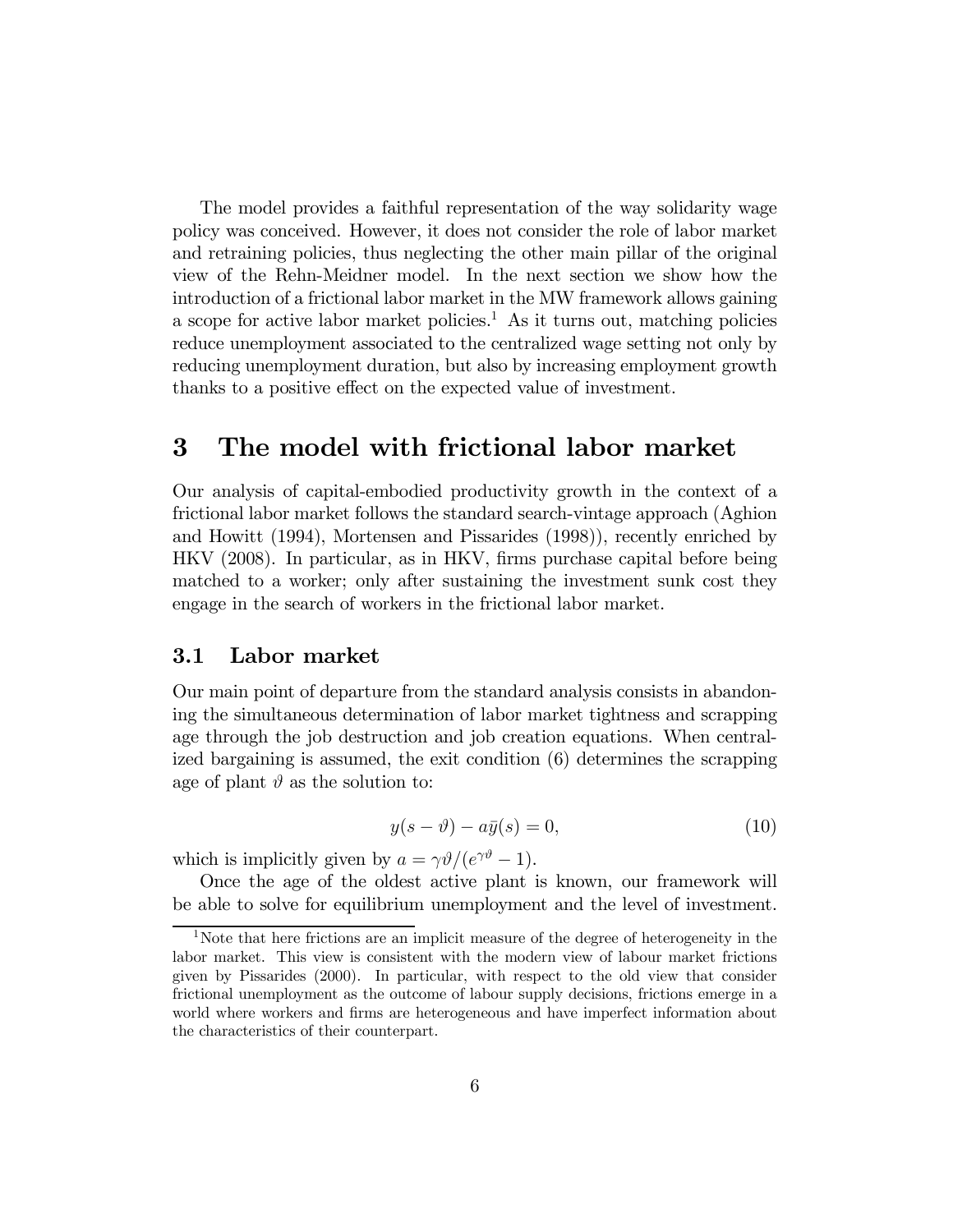Plants are productive only when matched to a worker. The meeting process between firms and workers is governed by the constant returns to scale matching function  $m(v, u)$  which gives the number of matches per unit of time as a function of the number of vacancies  $(v)$  and unemployed workers  $(u)$ . A firm meets a worker with probability  $\lambda_f = m(v, u)/v$ . A worker meets a firm with probability  $\lambda_w = m(v, u)/u$ , hence  $1/\lambda_w$  is the mean duration of unemployment. Let  $\zeta \equiv v/u$ , then  $\lambda_f = m(\zeta, 1)/\zeta$ , and  $\lambda_w = m(\zeta, 1)$ . On the other hand, existing matches dissolve at the exogenous rate  $\sigma$ .

Steady state equilibrium requires the equality between the flow into and the flow out of unemployment. Let  $\mu(t)$  be the measure of employment on vintage t, so that total employment be  $\mu = \int_{s}^{s}$  $\int_{s-\vartheta}^{s} \mu(t) dt$ . Since at age  $t = \vartheta$ plants are scrapped, the flow into unemployment is equal to  $\sigma\mu + \mu(\vartheta)$ ; while the flow out of unemployment is  $m(\zeta, 1)u$ . Steady state unemployment, in turn, satisfies:

$$
\frac{u}{1-u} = \frac{1}{m(\zeta,1)} \left( \sigma + \frac{\mu(\vartheta)}{\mu} \right) \tag{11}
$$

where we used  $\mu = 1 - u$ ; and where  $\mu(\vartheta)/\mu = \left[1 - e^{-(\sigma + \lambda_f)\vartheta}\right]/$  $\left[\vartheta-\frac{1}{\sigma+}\right]$  $\frac{1}{\sigma + \lambda_f} (1 - e^{-(\sigma + \lambda_f)\vartheta})$  (see HKV, p.1099).

#### 3.2 Equilibrium

Taking into account frictions in the labor market and the possibility that plants be idle, free entry condition (5) need be modified as:

$$
(m(\zeta, 1)/\zeta)V(t) = C(I(t)).
$$
\n(5 bis)

The system made up of (10), (11) and (5 bis) determines steady state productivity  $(\vartheta)$ , unemployment, and investment. Notice that we have dropped labor market tightness  $(\zeta)$  from the endogenous of the model as it is determined as a function of u and I:  $\zeta \equiv v/u = (\vartheta I - (1 - u))/u$ . The number of vacancies is equal to the number of existing jobs  $(\vartheta I)$  minus employment. The assumption of a uniform wage set at a level higher than the competitive one leads to structural unemployment as the incentive to invest is not strong enough to yield a number of plants capable of employing the whole labor force:  $\vartheta I - 1 < 0$ . Were frictions absent from the labor market  $(v = 0)$ , we would have  $u = 1 - \vartheta I$ , so that total and structural unemployment would coincide. On the contrary, a frictional labor market  $(v > 0)$ ,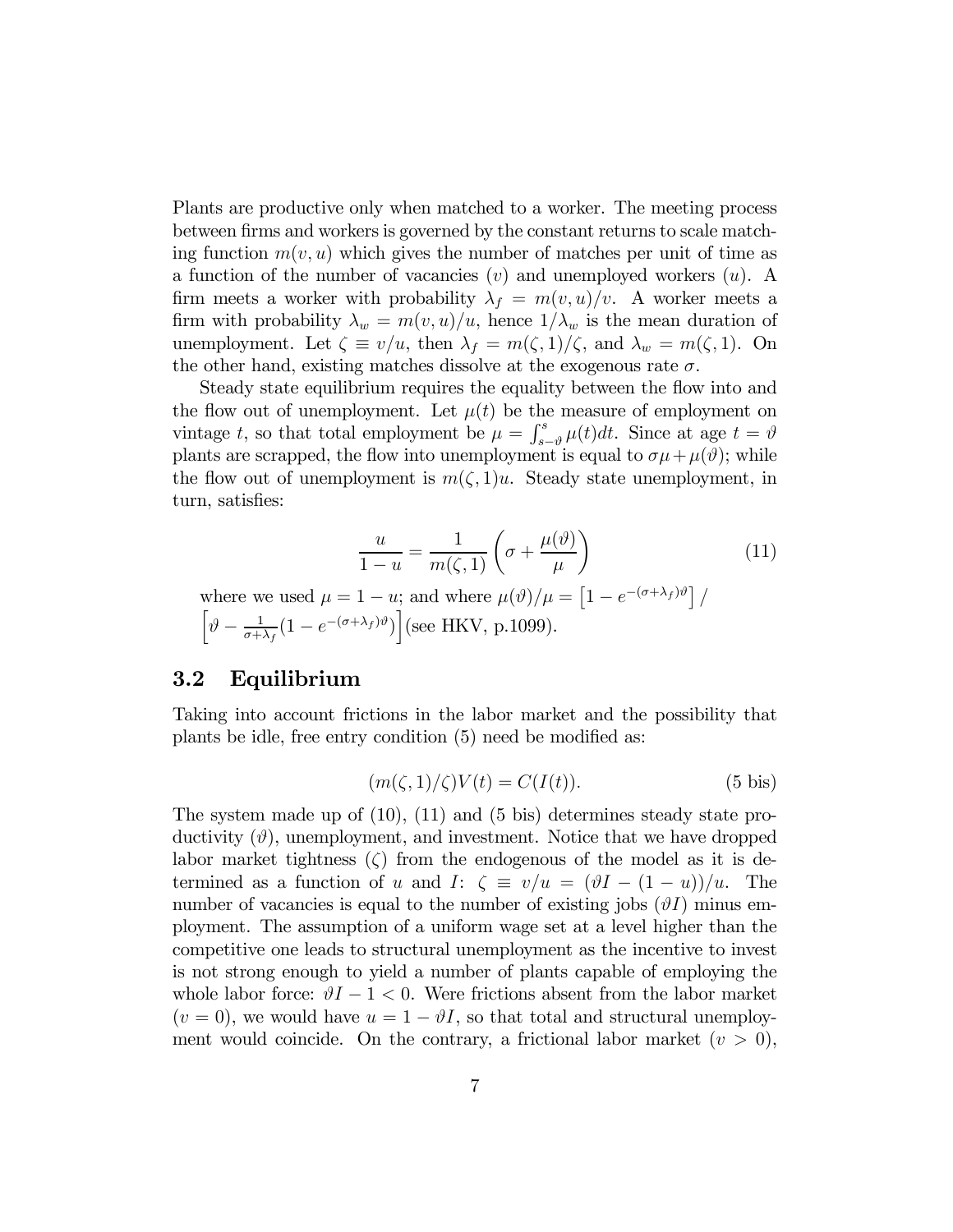implies  $u > (1 - \vartheta I)$ : total unemployment consists of the sum of structural and frictional unemployment.

## 4 Policy

In a vintage model with frictions, labor market policies can be seen as policies that favor the relocation of labor from old to new plants. In this context, the joint effect of centralized wage bargaining and labor market policies might enhance workers' relocation towards more productive plants.

In order to investigate this issue, we introduce labor market policies into the model and we analyze their effect on the steady state values of investment, employment and productivity. We focus on matching policies, i.e. all policies which make the meeting between a vacant firm and an unemployed worker easier. We represent such policies by means of a shift variable in the matching function. Let  $z$  be expenses in labor market policies, the matching function becomes  $m(v, u, z)$ , with  $m_z > 0$ . In particular, in accordance with several empirical studies (see Pissarides 2000), let us assume a Cobb Douglas specification of the matching function

$$
m(v, u, z) = g(z)Av^{\alpha}u^{1-\alpha}, \qquad (12)
$$

where  $g'(.) > 0$  and  $g(0) = 1$ . In turn, we have  $\lambda_f = g(z)A(u/v)^{1-\alpha}$ , and  $\lambda_w = g(z) A(v/u)^{\alpha}.$ 

Since  $z$  does not enter (10), the productivity of the system is unaffected. In order to assess the effects of a change in  $z$ , on  $u$  and  $I$ , we first normalize (5) bis) dividing by  $e^{\gamma t}$  in order to work with stationary variables.<sup>2</sup> Our system becomes

$$
\begin{cases} \frac{u}{1-u} = \lambda_w^{-1}(\sigma + p(\vartheta, \lambda_f)) \\ \lambda_f V = c \end{cases},
$$
\n(13)

where  $p(\vartheta, \lambda_f) \equiv \mu(\vartheta)/\mu$ , and  $c > 0$ . Contrary to MW who assume  $C'(I(t)) >$ 0, and in line with the 'replication argument' according to which constant returns to scale should be assumed when all factors of production are variable, we assume  $C'(I(t)) = 0$ , and  $C(I(t)) = ce^{\gamma t}$ .

<sup>&</sup>lt;sup>2</sup>Along a balanced growth path both  $V(t)$  and  $C(t)$  grow at the exogenous rate of technical change  $\gamma$ .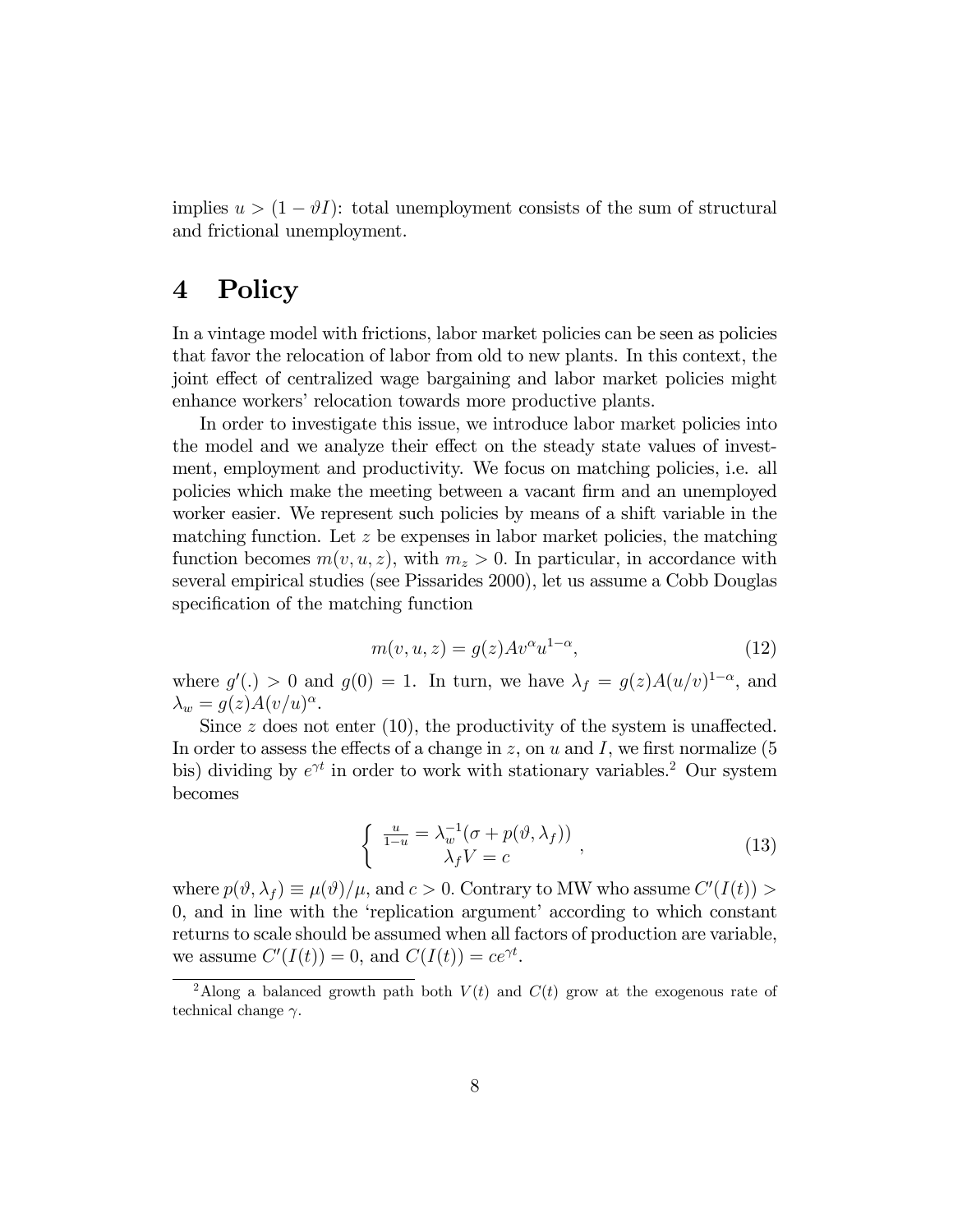Solving the system (see Appendix) we obtain the equilibrium values for investment and unemployment rate:

$$
I^* = \frac{1 + \frac{V}{c}(\sigma + p(\vartheta, c/V))}{\vartheta \left(1 + \left(\frac{c}{V}\right)^{\frac{\alpha}{1-\alpha}} (\sigma + p(\vartheta, c/V)) \left(\frac{1}{g(z)A}\right)^{\frac{1}{1-\alpha}}\right)},\tag{14}
$$

$$
u^* = \frac{\left(\frac{c}{V}\right)^{\frac{\alpha}{1-\alpha}} \left(\sigma + p(\vartheta, c/V)\right) \left(\frac{1}{g(z)A}\right)^{\frac{1}{1-\alpha}}}{\left(1 + \left(\frac{c}{V}\right)^{\frac{\alpha}{1-\alpha}} \left(\sigma + p(\vartheta, c/V)\right) \left(\frac{1}{g(z)A}\right)^{\frac{1}{1-\alpha}}\right)}.
$$
(15)

We are now in the position to state the following:

**Proposition 1** an increase in z raises steady state equilibrium level of investment and lowers steady state equilibrium unemployment rate. **Proof.** See Appendix.  $\blacksquare$ 

The positive effect on employment occurs as the improved matching efficiency raises the expected profitability and the equilibrium level of investment. Moreover, since the effect of the investment expansion is larger than the unemployment reduction, the policy brings about an increase in the number of vacancies i.e.  $dv/dz = \vartheta (dI^* / dz) + du^* / dz > 0$  (see Appendix). Intuitively, decreasing returns to  $\zeta$  in the probability of workers' matching  $\lambda_w$ prevents the increase in the level of investment to fully translate into employment. As a result of a higher  $v$  and a lower  $u$ , matching policies also reduce the average duration of unemployment spells,  $1/\lambda_w$ .

## 5 Concluding remarks

This paper reflects back on the relation between labor market institutions and technical change moving from the idea that centralized bargaining might favor job relocation to high tech activities. In particular, by partially isolating wages from plants productivity, centralized bargaining increases the relative profitability of more productive with respect to less productive ones. On the other hand, centralized bargaining fastens the scrapping of old plants and hence brings about structural unemployment. The negative impact of centralized bargaining on employment can be mitigated by wage moderation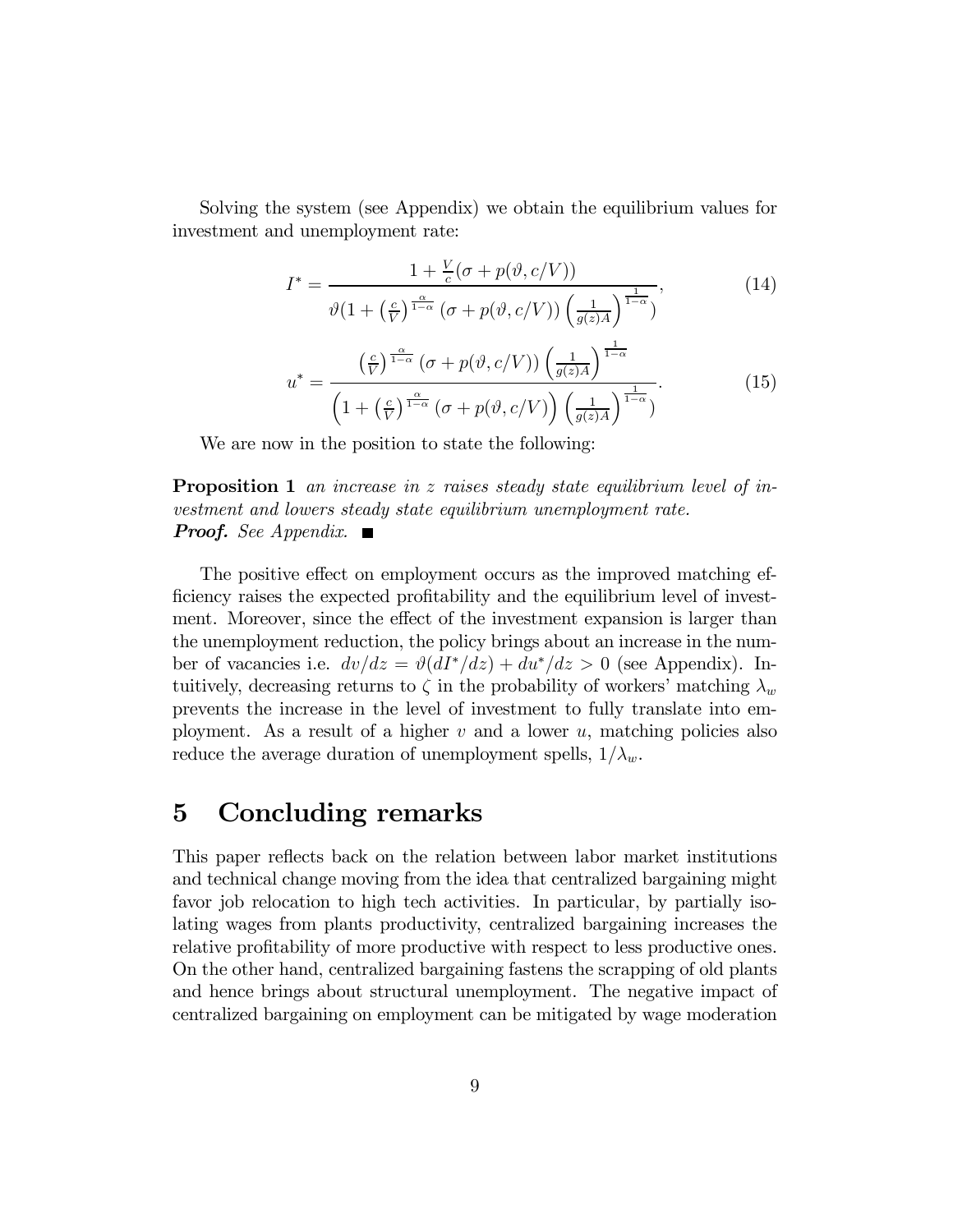or by policies favoring job relocation and retraining. To investigate the latter issue, we introduce labor market frictions in the benchmark Moene and Wallerstein model, and we find that relocational policies effectively improves investment and employment. Overall, our analysis suggests that policy interventions in systems characterized by centralized bargaining are essential to ensure a good performance in terms of employment.

The effectiveness of the labour market policies, however, depends on its design and the way it is financed, two issues that are left to future extentions of this paper. Concerning the former, retraining and active labor market policies tend to be less effective in periods of fast technological change because a larger technological distance among successive vintages accelerates the obsolescence of the specific skills acquired through retraining. As a result, in periods of fast technological progress, policies favouring job relocation should be designed so as to enhance the accumulation of general skills that are more adaptable to innovations (Krueger and Kumar 2004). The issue of how active labour market policies are financed turns out to be relevant when the policy is financed through a tax out of profits that would alter the investment expected profitability. In this case, the distribution of employment across firms of different age can be deformed by the policy itself, hence substantially increasing the complexity of our analysis.

## References

- [1] Aghion, P. and P. Howitt (1994), 'Growth and Unemployment', Review of Economic Studies 61, 477-94.
- [2] Erixon, L. (2008) 'The Rehn-Meidner model in Sweden: its rise, challenges and survival', Working Papers in Economics series, Department of Economics, Stockholm University.
- [3] Hibbs, D. and H. Locking (2000), 'Wage Dispersion and Productive Efficiency: Evidence for Sweden', Journal of Labor Economics 18, 755- 82.
- [4] Hornstein A., Krusell P. and Violante G. L. (2007), 'Technology-Policy Interaction in Frictional labor-Markets', Review of Economic Studies, 74(4): 1089-1124.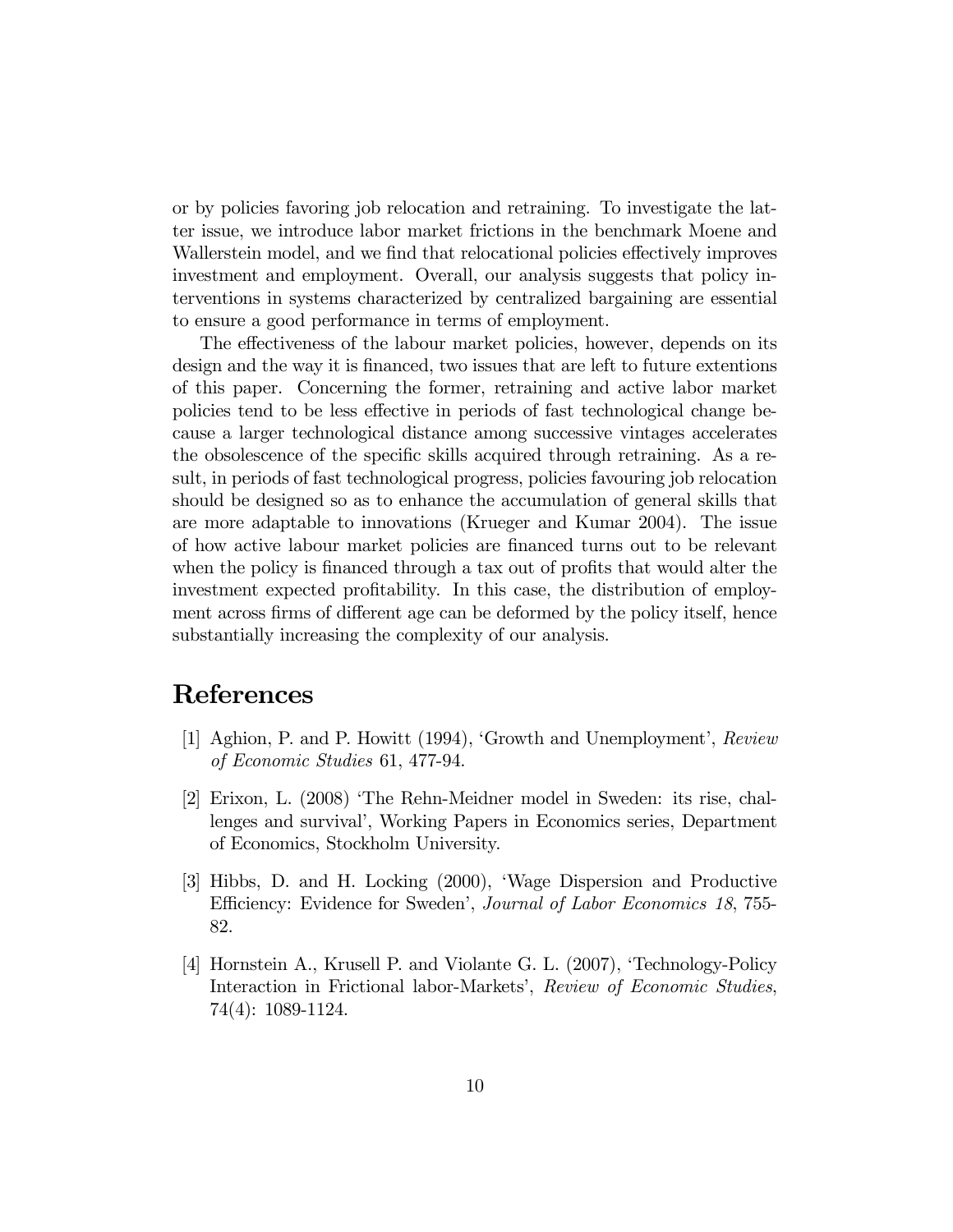- [5] Krueger, D. and K. Kumar, (2004), "U.S.-Europe Differences in Technology-Driven Growth: Quantifying the Role of Education", Journal of Monetary Economics 51, 161-190.
- [6] Leamer, E. and P. Lundborg (1997), 'Sweden Competing in the GlobalMarketplace', in Reforming the welfare state: the Swedish model in transition, Freeman R., Swedenborg B., Topel R. eds., Chicago University Press.
- [7] Lindbeck, A. (1997), 'The Swedish Experiment', Journal of Economic Literature 35, 1273-1319.
- [8] Moene, K. (2008), 'Labor and the Nordic Model of Social Democracy-Introduction', in Selected Works of Michael Wallerstein-The Political Economy of Inequality, Unions, and Social Democracy, Austen-Smith D., Frieden J. A., Golden M.A., Moene K. O. and Przeworski A. eds., Cambridge University Press.
- [9] Moene, K. and M. Wallerstein (1997), 'Pay Inequality', Journal of Labor Economics 15, 403-30.
- [10] Mortensen D. and C. Pissarides (1998), 'Technological Progress, Job Creation and Job Destruction', Review of Economic Dynamics 1, 733- 753.
- [11] Pissarides, C. (2000) Equilibrium Unemployment Theory, MIT press.
- [12] Pontusson, J. (2006), 'Whiter Social Europe?', Challenge, 49, 1-20.

## A Appendix I

.

Let us start with the system:

$$
\begin{cases} \frac{u}{1-u} = \lambda_w^{-1}(\sigma + p(\vartheta, \lambda_f)) \\ \lambda_f V = c \end{cases}
$$

From the second equation we have  $\lambda_f = c/V$ , so that we can re-write the system as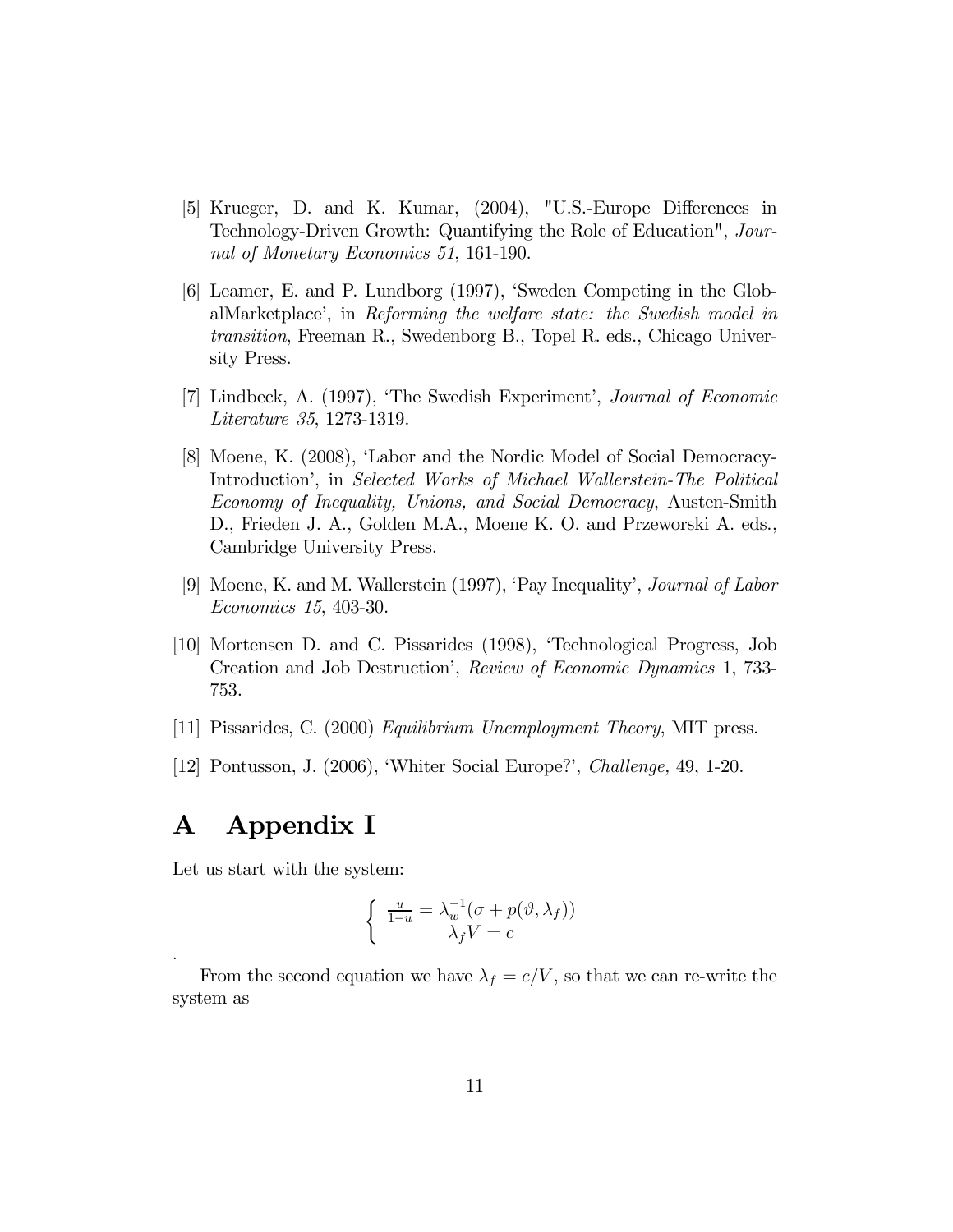$$
\begin{cases} \frac{u}{1-u} = \frac{1}{g(z)A} (u/v)^{\alpha} (\sigma + p(\vartheta, c/V)) \\ g(z)A(u/v)^{1-\alpha}V = c \end{cases}.
$$

From the second equation we have  $u/v = (c/(g(z)AV))^{\frac{1}{1-\alpha}} = \delta(1/g(z)A)^{\frac{1}{1-\alpha}}$ , where  $\delta \equiv (c/V)^{\frac{1}{1-\alpha}}$ , hence  $u/1-u = \delta^{\alpha} \left( \frac{1}{a(z)} \right)$  $g(z)A$  $\int_{1-\alpha}^{\frac{1}{1-\alpha}} (\sigma+p(\vartheta)).$  Using the definition  $v = \vartheta I - (1-u)$  in  $u/v$  to solve for u, we get  $u = \delta (1/(g(z)A))^{\frac{1}{1-\alpha}} \cdot (\vartheta I (1-u)$ , whence  $u = \delta (1/(g(z)A))^{\frac{1}{1-\alpha}} (\vartheta I-1)/(1-\delta (1/(g(z)A))^{\frac{1}{1-\alpha}})$ , 1 $u =$  $\int 1 - \delta \vartheta I \left( \frac{1}{a(z)} \right)$  $g(z)A$  $\frac{1}{1-\alpha}$ /  $\sqrt{ }$  $1-\delta\left(\frac{1}{a(z)}\right)$  $g(z)A$  $\frac{1}{1-\alpha}$ and  $u/1-u=\delta\left(\frac{1}{a(z)}\right)$  $g(z)A$  $\int^{\frac{1}{1-\alpha}} (\vartheta I 1)/$  $\int_0^1 -\delta \vartheta I \left(\frac{1}{a(z)}\right)$  $g(z)A$  $\frac{1}{1-\alpha}$ . Equating the two expressions for  $u/(1-u)$  solves for the equilibrium value of investment:  $\delta(\vartheta I^* - 1) / \left(1 - \delta \vartheta I^* \left(\frac{1}{\vartheta(\zeta)}\right)\right)$  $g(z)A$  $\frac{1}{1-\alpha}$ =  $\delta^{\alpha}(\sigma + p(\vartheta)).$ Hence,

$$
I^* = \frac{1 + \delta^{\alpha - 1}(\sigma + p(\vartheta))}{\vartheta \left[1 + \delta^{\alpha}(\sigma + p(\vartheta)) \left(\frac{1}{g(z)A}\right)^{\frac{1}{1 - \alpha}}\right]}.
$$

In order to assess the effect of a change in labor market policies expenses on investment we differentiate investement with respect to z:

$$
\frac{\partial}{\partial z}\left(\frac{1+\delta^{\alpha-1}(\sigma+p(\vartheta))}{\vartheta\left[1+\delta^{\alpha}(\sigma+p(\vartheta))\left(\frac{1}{g(z)A}\right)^{\frac{1}{1-\alpha}}}\right] = \frac{\delta^{\alpha}\left(p(\vartheta)+\sigma\right)\cdot g_{z}'\left(\frac{1}{Ag(z)}\right)^{\frac{\alpha}{1-\alpha}}\left[\left(p(\vartheta)+\sigma\right)\delta^{\alpha-1}+1\right]}{\vartheta\left(1-\alpha\right)\cdot Ag(z)^{2}\left[1+\delta^{\alpha}(\sigma+p(\vartheta))\left(\frac{1}{g(z)A}\right)^{\frac{1}{1-\alpha}}\right]^{2}} > 0.
$$
\n
$$
\text{Plugging } I^{*} \text{ into } u = \delta\left(\frac{1}{g(z)A}\right)^{\frac{1}{1-\alpha}}(\vartheta I - 1)/\left(1-\delta\left(\frac{1}{g(z)A}\right)^{\frac{1}{1-\alpha}}\right), \text{ we obtain}
$$
\n
$$
\text{tain the equilibrium value of unemptyment } u^{*} = \frac{\delta\left(\frac{1}{g(z)A}\right)^{\frac{1}{1-\alpha}\left[\vartheta\left(\frac{1+\delta^{\alpha-1}(\sigma+p(\vartheta))\right)\left(\frac{1}{g(z)A}\right)^{\frac{1}{1-\alpha}}}{\vartheta\left(1+\delta^{\alpha}(\sigma+p(\vartheta))\right)^{\frac{1}{1-\alpha}\left(\frac{1}{g(z)A}\right)^{\frac{1}{1-\alpha}}}-1\right]} = \frac{\delta\left(\frac{1}{g(z)A}\right)^{\frac{1}{1-\alpha}}}{1-\delta\left(\frac{1}{g(z)A}\right)^{\frac{1}{1-\alpha}}}\frac{\left[\frac{1}{g(z)A}\right]^{\frac{1}{1-\alpha}}}{\left[1+\delta^{\alpha}\left(\sigma+p(\vartheta)\right)\left(\frac{1}{g(z)A}\right)^{\frac{1}{1-\alpha}}\right)\left(1-\delta\left(\frac{1}{g(z)A}\right)^{\frac{1}{1-\alpha}}}\right]} = \frac{\delta^{\alpha}\left(\sigma+p(\vartheta)\right)\left(\frac{1}{g(z)A}\right)^{\frac{1}{1-\alpha}}}{\left(1+\delta^{\alpha}(\sigma+p(\vartheta))\left(\frac{1}{g(z)A}\right)^{\frac{1}{1-\alpha}}}\right)}.
$$